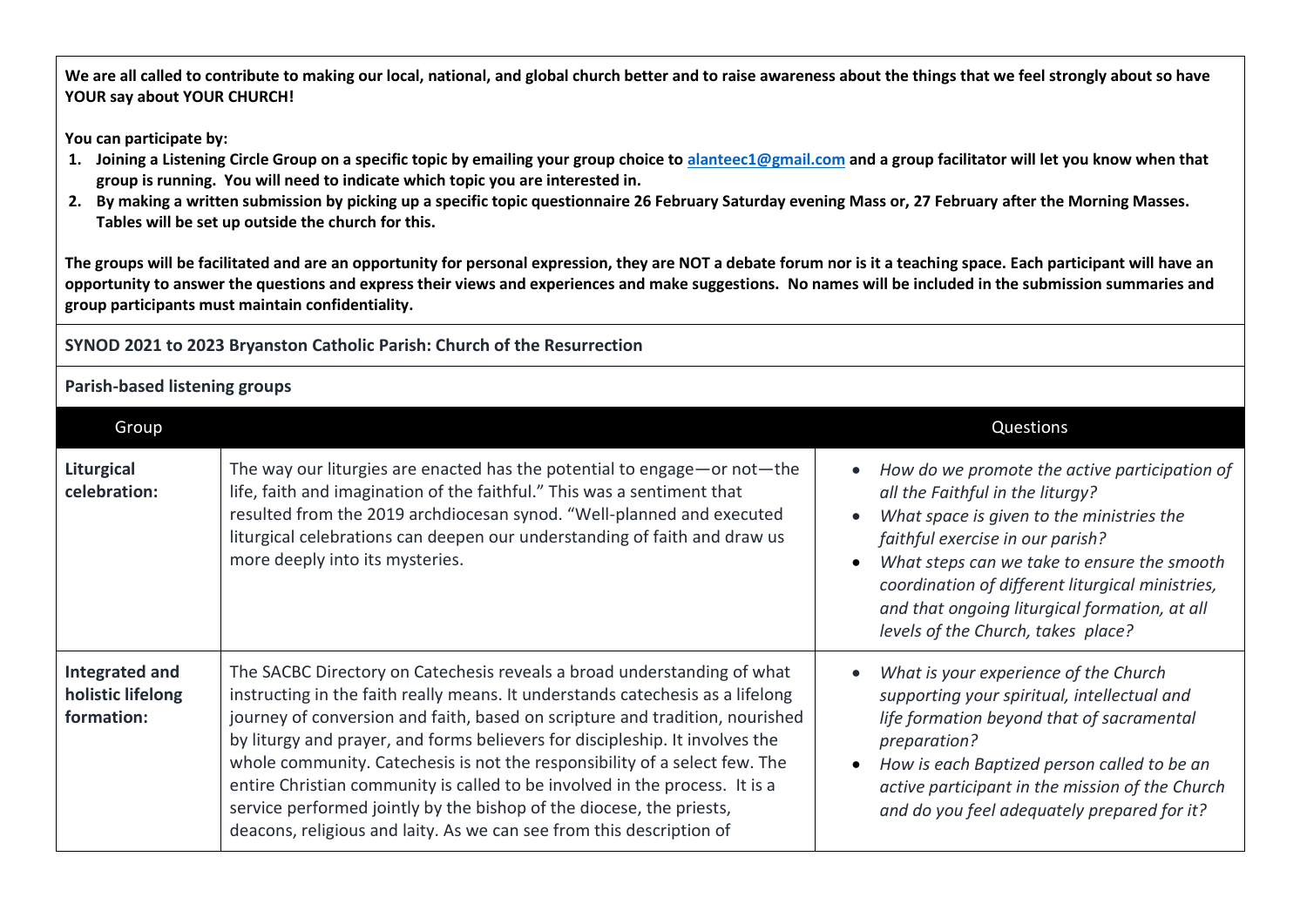|                                             | catechesis, catechesis is not limited to what happens inside a catechism<br>classroom. Properly understood, catechism is about faith formation at all<br>stages of one's life and involves all aspects of one's life.                                                                                                                                                                                                                                                                                                                                                                                                                                                                                                                         |                                                                                                                                                                                                                                                                                                                                                                                                                                                                                                       |
|---------------------------------------------|-----------------------------------------------------------------------------------------------------------------------------------------------------------------------------------------------------------------------------------------------------------------------------------------------------------------------------------------------------------------------------------------------------------------------------------------------------------------------------------------------------------------------------------------------------------------------------------------------------------------------------------------------------------------------------------------------------------------------------------------------|-------------------------------------------------------------------------------------------------------------------------------------------------------------------------------------------------------------------------------------------------------------------------------------------------------------------------------------------------------------------------------------------------------------------------------------------------------------------------------------------------------|
| <b>Missionary</b><br>discipleship           | In our archdiocesan synod, we agreed that to be missionary disciples we<br>needed to be "faithful to the 'great commission' in Matthew 28:19-20, i.e.<br>evangelising and/or re-evangelising non-Christians and lapsed Catholics, as<br>well as carrying the love of Christ to the needy and marginalised.<br>Pope Francis makes repeated mention of the need for true "encounter" and<br>invites us to go out and encounter one another. "When we go into<br>the street, every person thinks of him/herself  but does not listen," says<br>the pope. "People pass each other, but they do not encounter each<br>other". Instead, he says, we need "to draw near, to touch and to say: 'Do<br>not weep' and to give at least a drop of life". | When we say: 'our Church,' who is part of it?<br>Who is asking us to journey together?<br>Who are the road companions, including those<br>outside the ecclesial perimeter?<br>What persons or groups are left on the<br>margins, expressly or in fact?<br>What space is there for the voice of minorities,<br>the discarded, and the excluded?<br>Do we identify prejudices and stereotypes that<br>hinder our listening?<br>How do we listen to the social and cultural<br>context in which we live? |
| Youth                                       | "Youth do not find our parishes places of welcome, where their own<br>particular giftedness is appreciated, and their voices heard." Shocking as<br>this may be to read, this was the conclusion reached after our archdiocesan<br>synod. Of particular concern was "a lack of engagement between<br>authorities/structure in parishes and the youth, who find welcome and<br>connection in other denominational churches. "Young people "want to be<br>heard, acknowledged and accompanied," reads the final document of the<br>Synod on Young people held in 2018. "Many find that their voice is not<br>considered worthwhile or helpful in social and ecclesial circles"                                                                  | How are the laity, especially young people<br>listened to?<br>How do we foster a spirit of accompaniment<br>alongside the young people-especially in their<br>engagement with those in authority-to<br>ensure, as our archdiocesan synod resolution<br>says, "we stand with and journey with our<br>youth as they face the many challenges that<br>life throws their way?                                                                                                                             |
| <b>Marriage &amp; Family</b><br><b>Life</b> | In our archdiocesan synod, we acknowledged that "education about and<br>promotion of marriage as a sacrament" is lacking. Tied to this was the need<br>to include traditional/cultural views of marriage. The 2019 synod also<br>acknowledged that marriage and family life ought to be addressed as<br>"situated in its broader socio-economic context".                                                                                                                                                                                                                                                                                                                                                                                     | How are young people's contemporary<br>perceptions of marriage being received,<br>particularly that of engaged couples?<br>Are the pressing struggles of parents (married,<br>single, young, or old) in the face of various<br>socio-economic and socio-political realities<br>being considered?                                                                                                                                                                                                      |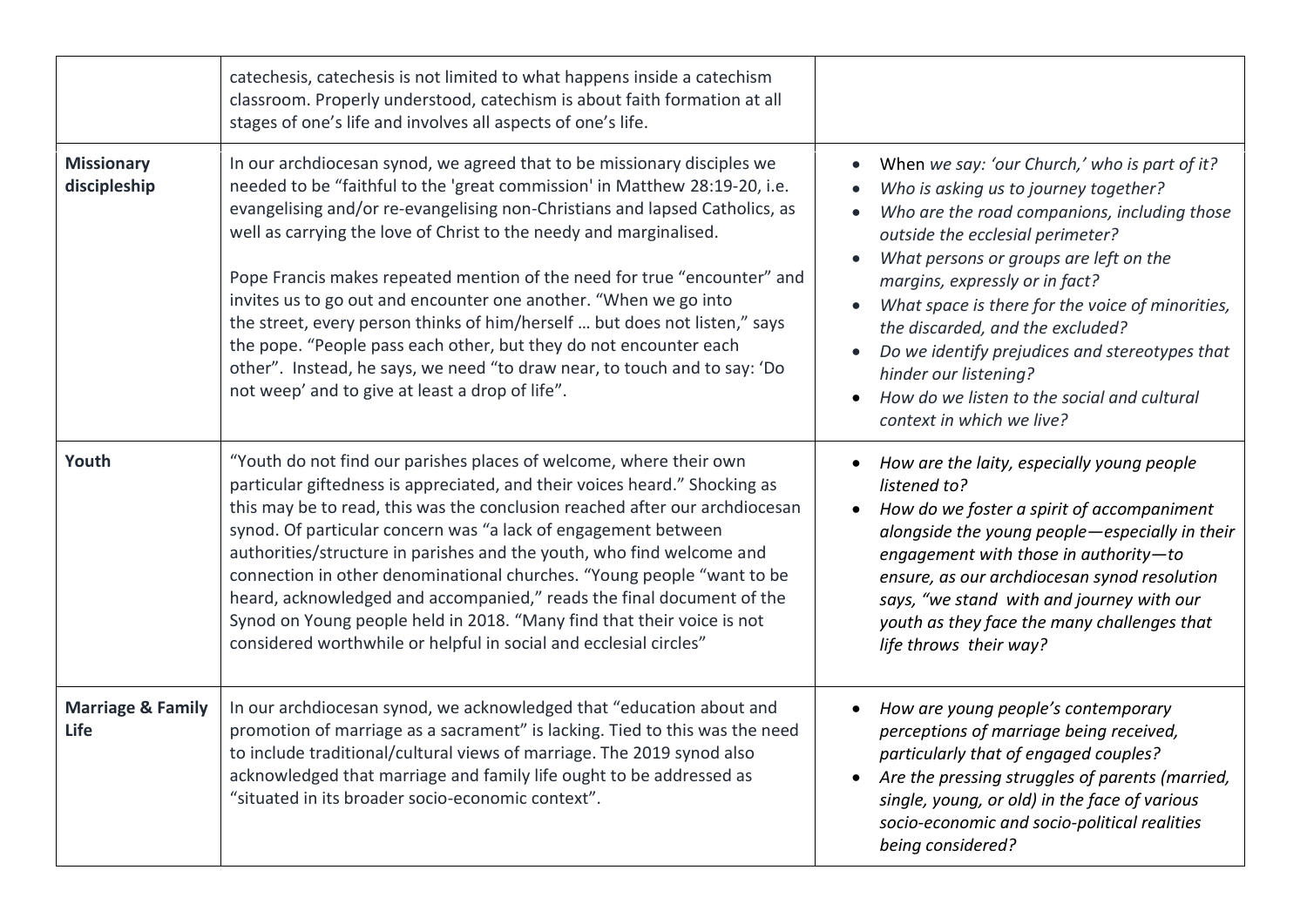|                                           |                                                                                                                                                                                                                                                                                                                                                                                                                                                                                                                                                                                                                                                                    | How are the concrete experiences of married<br>couples in different stages of marriage<br>being encountered and listened to?<br>Which ecclesial spaces allow for<br>$\bullet$<br>encounters with and compassionate listening<br>to the tangible and varying experiences of<br>family life, especially those of family members<br>who find themselves on the margins of the<br>family?                                                                                |
|-------------------------------------------|--------------------------------------------------------------------------------------------------------------------------------------------------------------------------------------------------------------------------------------------------------------------------------------------------------------------------------------------------------------------------------------------------------------------------------------------------------------------------------------------------------------------------------------------------------------------------------------------------------------------------------------------------------------------|----------------------------------------------------------------------------------------------------------------------------------------------------------------------------------------------------------------------------------------------------------------------------------------------------------------------------------------------------------------------------------------------------------------------------------------------------------------------|
| A welcoming and<br>inclusive<br>community | "There is a great need for parish communities that are open and welcoming<br>to all, irrespective of gender, language, race, national origin or socio-<br>economic class," concluded our 2019 archdiocesan synod report. "Parishes<br>are encouraged to reach out to marginalized groups in the Church and in<br>the community, particularly the unchurched, lapsed Catholics, the sick,<br>prisoners, LGBTI, and those living in squatter camps." A key outcome that is<br>hoped for with the current synod is for "a participatory and co-responsible<br>Church, capable of appreciating its own rich variety, embraces all those we<br>often forget or ignore". | How is God speaking to us through voices we<br>sometimes ignore?<br>What facilitates or inhibits our listening?<br>How well do we listen to those on the<br>peripheries?<br>What are some limitations in our ability to<br>$\bullet$<br>listen, especially to those who have different<br>views than our own?<br>What space is there for the voice of minorities,<br>$\bullet$<br>especially people who experience poverty,<br>marginalization, or social exclusion? |

| <b>Voices from the Margins</b> |                                                                                                                                                                                                                                                                                                                                                                                                                                     |  |
|--------------------------------|-------------------------------------------------------------------------------------------------------------------------------------------------------------------------------------------------------------------------------------------------------------------------------------------------------------------------------------------------------------------------------------------------------------------------------------|--|
| Group                          | Questions                                                                                                                                                                                                                                                                                                                                                                                                                           |  |
| LGBTQ+                         | What is your experience as a lesbian, gay, bisexual, transgender,<br>transsexual queer, questioning or intersex person in the Catholic<br>Church, what are your particular joys and challenges?<br>How well does church—its individual members and as an<br>institution-listen to your experience?<br>What are some limitations in our ability to listen as a church,<br>especially to those who have different views than our own? |  |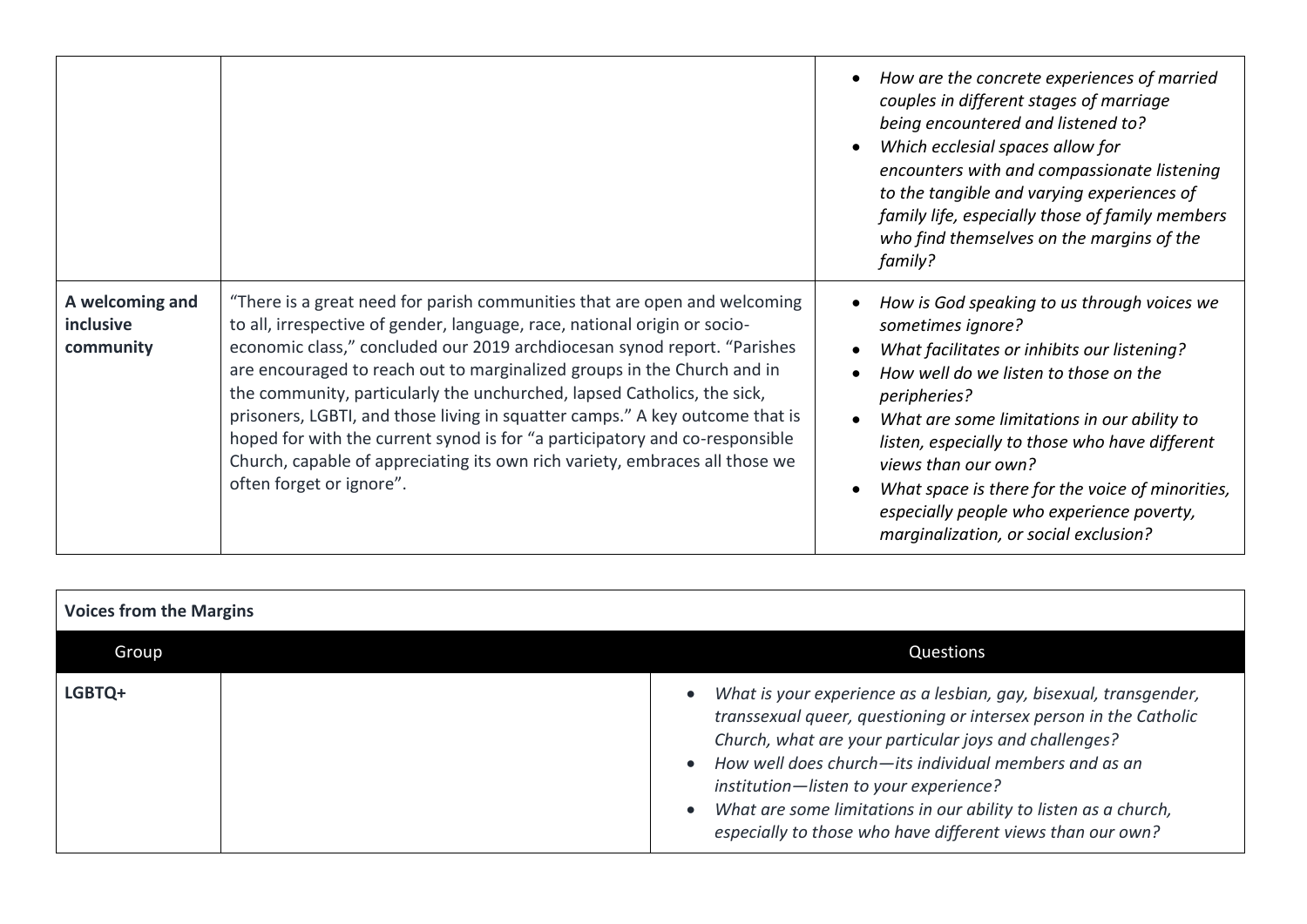|                                                   |                                                                                                                                                                                                                                                                                                                                                                                                                                                                                                                                                                                                                                                                                                                                                                                                                                                                              | What space is there in the church for the voice of minorities,<br>especially people who experience poverty, marginalization, or social<br>exclusion?                                                                                                                                                                                                                                                                                                                                               |
|---------------------------------------------------|------------------------------------------------------------------------------------------------------------------------------------------------------------------------------------------------------------------------------------------------------------------------------------------------------------------------------------------------------------------------------------------------------------------------------------------------------------------------------------------------------------------------------------------------------------------------------------------------------------------------------------------------------------------------------------------------------------------------------------------------------------------------------------------------------------------------------------------------------------------------------|----------------------------------------------------------------------------------------------------------------------------------------------------------------------------------------------------------------------------------------------------------------------------------------------------------------------------------------------------------------------------------------------------------------------------------------------------------------------------------------------------|
| Women                                             | An important topic that is in the minds of many<br>women is the topic of patriarchy. The word patriarchy<br>expresses in a nutshell the system of domination of<br>women by men throughout the ages. In the minds of<br>many men, women are still "second class" citizens.<br>Today world over, women are the face of poverty.<br>Crimes against women such as rape, human<br>trafficking, sexual abuse, femicide, inequality in the<br>economy and many others are directly rooted in<br>attitudes and beliefs about women from<br>time immemorial.<br>The Church has not been immune to these attitudes<br>and beliefs. Scripture, the teachings of the Church<br>Fathers and the theology of the Church need to be<br>critically re-examined. It is imperative that we listen<br>to and respond to the plight of women, as affirmed by<br>the Archdiocesan Synod of 2019. | What is it like to be a woman in the Catholic Church, what are<br>your particular joys and challenges?<br>How well does church-its individual members and as an<br>institution-listen to your experience?<br>What are some limitations in our ability to listen as a church,<br>especially to those who have different views than our own?<br>What space is there in the church for the voice of minorities,<br>especially people who experience poverty, marginalization, or social<br>exclusion? |
| People with<br>disabilities and<br>their families |                                                                                                                                                                                                                                                                                                                                                                                                                                                                                                                                                                                                                                                                                                                                                                                                                                                                              | What is your experience as a person with disabilities in the Catholic<br>Church, what are your particular joys and challenges?<br>How well does church listen to your experience?<br>What are some limitations in our ability to listen as a church,<br>especially to those who have different views than our own?<br>What space is there in the church for the voice of minorities,<br>especially people who experience poverty, marginalization, or<br>social exclusion?                         |
| The poor and<br>homeless                          |                                                                                                                                                                                                                                                                                                                                                                                                                                                                                                                                                                                                                                                                                                                                                                                                                                                                              | What is your experience as a person who is materially<br>impoverished in the Catholic Church?<br>How well does church-its individual members and as an<br>institution-listen to your experience?                                                                                                                                                                                                                                                                                                   |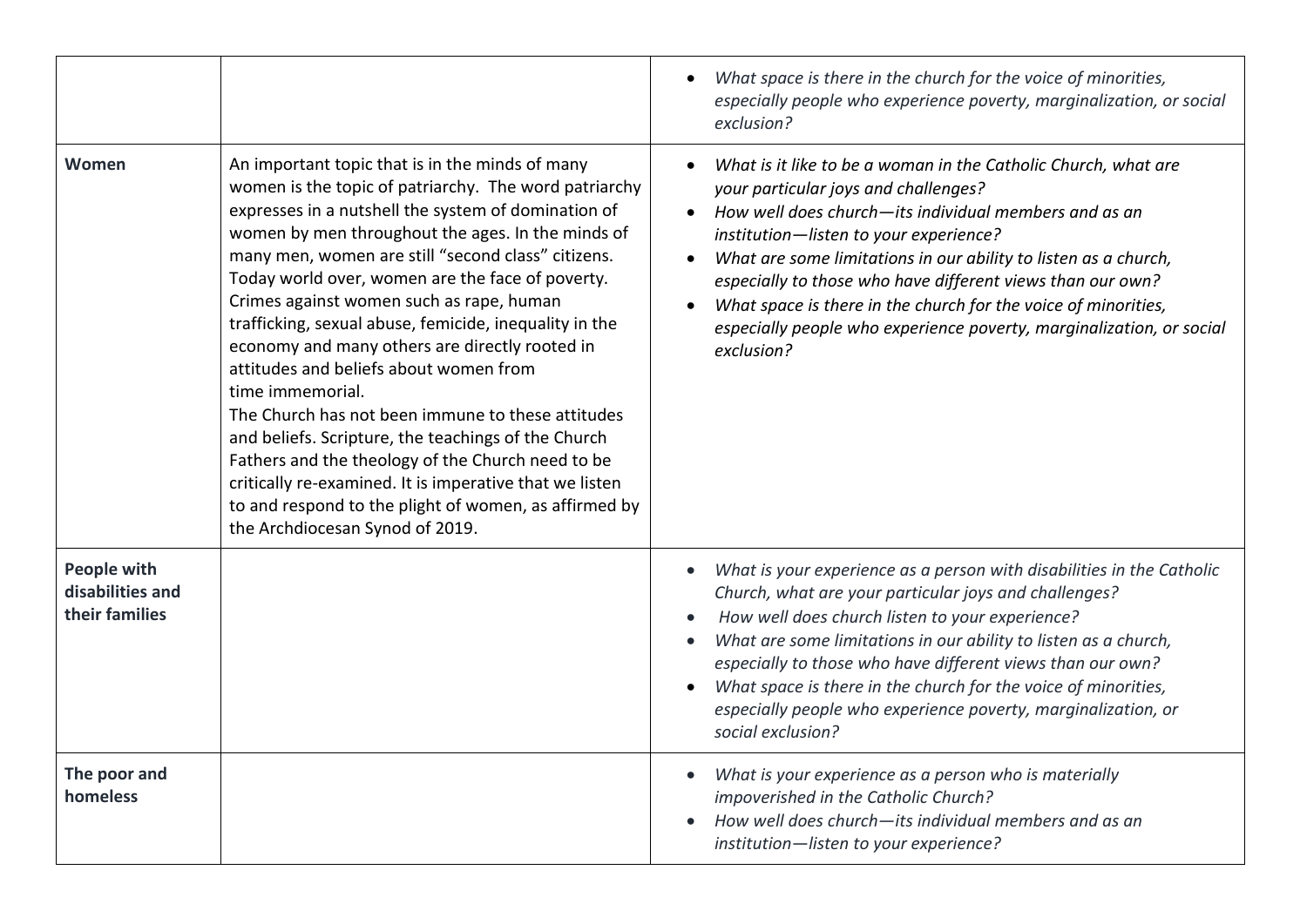|                                 | What are some limitations in our ability to listen as a church,<br>especially to those who have different views than our own?<br>What space is there in the church for the voice of minorities,<br>especially people who experience poverty, marginalization, or social<br>exclusion?                                                                                                                                                                                                                   |
|---------------------------------|---------------------------------------------------------------------------------------------------------------------------------------------------------------------------------------------------------------------------------------------------------------------------------------------------------------------------------------------------------------------------------------------------------------------------------------------------------------------------------------------------------|
| <b>Migrants and</b><br>refugees | What is your experience as a migrant, refugee, asylum seeker or<br>displaced person in the Catholic Church?<br>How well does church-its individual members and as an<br>institution-listen to your experience?<br>What are some limitations in our ability to listen as a church,<br>especially to those who have different views than our own?<br>What space is there in the church for the voice of minorities,<br>especially people who experience poverty, marginalization, or social<br>exclusion? |

| <b>Special Questions</b>                                                 |                                                                                                                                                                                                                                                                                                                                                                                                                                                                                                                                                                                                                                                                                                                                                                                                                                                                                                                                                                                                                                                                                                                                                                                                                                                                              |                                                                                                                                                                                                                                                                                                                                                                                                                                                                                                                                                    |
|--------------------------------------------------------------------------|------------------------------------------------------------------------------------------------------------------------------------------------------------------------------------------------------------------------------------------------------------------------------------------------------------------------------------------------------------------------------------------------------------------------------------------------------------------------------------------------------------------------------------------------------------------------------------------------------------------------------------------------------------------------------------------------------------------------------------------------------------------------------------------------------------------------------------------------------------------------------------------------------------------------------------------------------------------------------------------------------------------------------------------------------------------------------------------------------------------------------------------------------------------------------------------------------------------------------------------------------------------------------|----------------------------------------------------------------------------------------------------------------------------------------------------------------------------------------------------------------------------------------------------------------------------------------------------------------------------------------------------------------------------------------------------------------------------------------------------------------------------------------------------------------------------------------------------|
| Group                                                                    |                                                                                                                                                                                                                                                                                                                                                                                                                                                                                                                                                                                                                                                                                                                                                                                                                                                                                                                                                                                                                                                                                                                                                                                                                                                                              | Questions                                                                                                                                                                                                                                                                                                                                                                                                                                                                                                                                          |
| <b>Integral Ecology:</b><br>Listening to the<br><b>Voice of Creation</b> | In recent years Pope Francis has spoken about the suffering creation of which our<br>human family is part. This is eloquently written about in Laudato Si, where he points<br>out that the future of humanity is inextricably linked to that of creation. Unless we<br>listen to the voice of creation, we have no future. The voice of creation has been<br>marginalised, and we also need to learn how to listen to it.<br>a true ecological approach always becomes a social approach; it must integrate"<br>questions of justice in debates on the environment, so as to hear both the cry of the<br>earth and the cry of the poor."(LS 49) "Environmental education has broadened its<br>goalsIt seeks also to restore the various levels of ecological equilibrium, establishing<br>harmony within ourselves, with others, with nature and other living creatures, and with<br>God." (LS 210) "So what they all need is an "ecological conversion", whereby the effects<br>of their encounter with Jesus Christ become evident in their relationship with the world<br>around them. Living our vocation to be protectors of God's handiwork is essential to a<br>life of virtue; it is not an optional or a secondary aspect of our Christian experience." (LS<br>217) | What is your experience as a parishioner<br>about environmental education in the<br><b>Catholic Church?</b><br>How well does the Church - its individual<br>members and as an institution listen to the<br>Cry of the Earth and the Cry of the Poor?<br>To what extent does our encounter with<br>Jesus Christ becomes evident in our<br>relationship with the world around us?<br>What space is there in the church for a<br>greater commitment to preserve and care<br>for the environment, promote behavioural<br>change and simple lifestyles? |